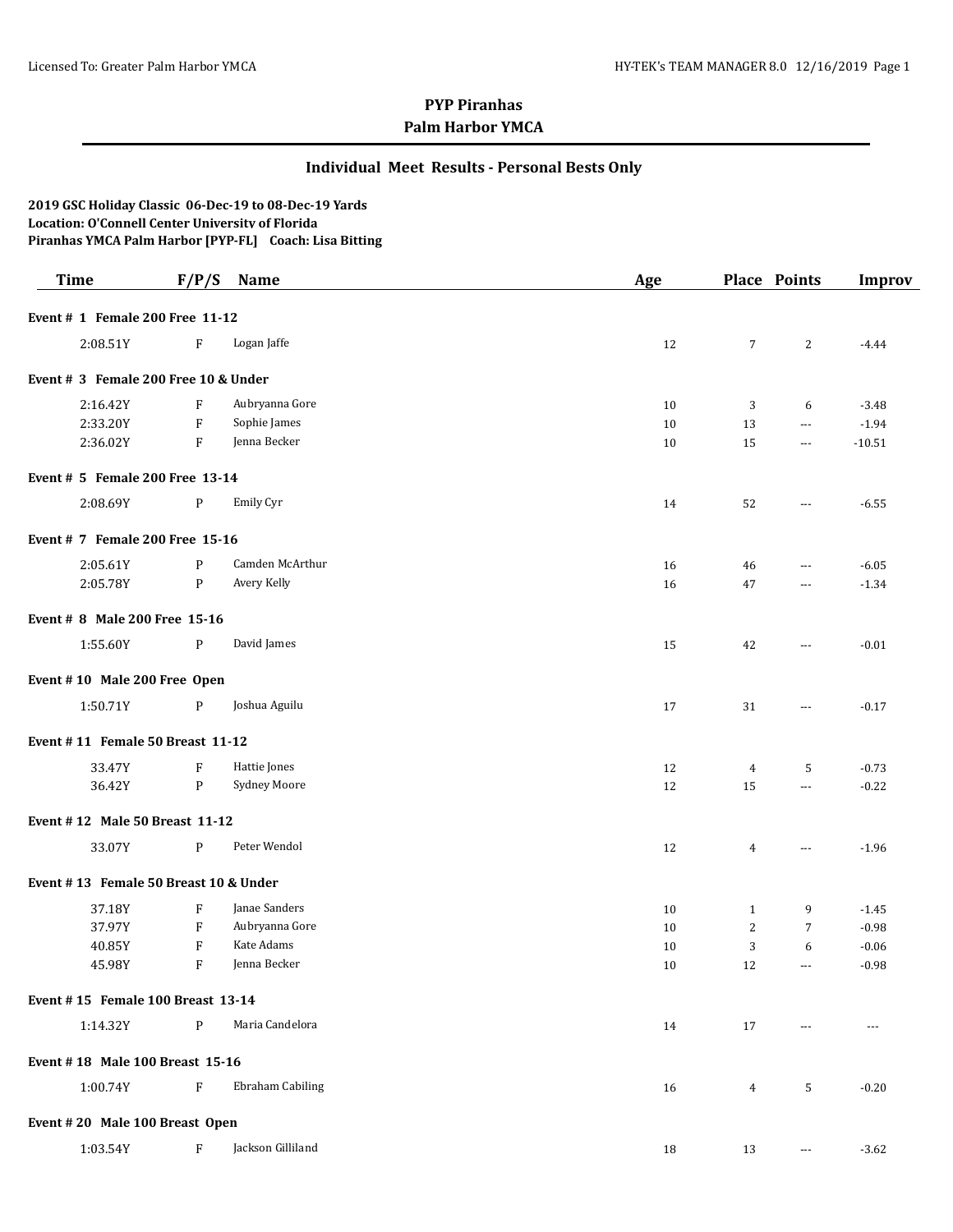### **Individual Meet Results - Personal Bests Only**

| <b>Time</b>                        | F/P/S                     | Name                                                              | Age |              | Place Points   | <b>Improv</b> |
|------------------------------------|---------------------------|-------------------------------------------------------------------|-----|--------------|----------------|---------------|
| Event #21 Female 50 Fly 11-12      |                           |                                                                   |     |              |                |               |
| 27.55Y                             | F                         | Sarnai Chimidkhorloo                                              | 12  | $\mathbf{1}$ | 9              | $-0.52$       |
| 30.53Y                             | $\mathbf{P}$              | Hattie Jones                                                      | 12  | 16           | $\overline{a}$ | $-0.24$       |
| Event #22 Male 50 Fly 11-12        |                           |                                                                   |     |              |                |               |
| 28.32Y                             | F                         | David Melnychuk                                                   | 12  | 3            | 6              | $-0.32$       |
| Event #23 Female 50 Fly 10 & Under |                           |                                                                   |     |              |                |               |
| 29.42Y                             | F                         | Janae Sanders                                                     | 10  | $\mathbf{1}$ | 9              | $-0.45$       |
| 36.29Y                             | $\boldsymbol{\mathrm{F}}$ | Sophie James                                                      | 10  | 11           | ---            | $-2.59$       |
| Event #30 Male 100 Fly Open        |                           |                                                                   |     |              |                |               |
| 56.58Y                             | P                         | Joshua Aguilu                                                     | 17  | 31           | $---$          | $-0.02$       |
| Event #31 Female 100 IM 11-12      |                           |                                                                   |     |              |                |               |
| 1:03.95Y                           | F                         | Sarnai Chimidkhorloo                                              | 12  | 3            | 6              | $-1.64$       |
| Event #32 Male 100 IM 11-12        |                           |                                                                   |     |              |                |               |
| 1:08.31Y                           | $\mathbf{P}$              | Peter Wendol                                                      | 12  | 11           | $\cdots$       | $-1.98$       |
| Event #39 Female 200 Fly 11-12     |                           |                                                                   |     |              |                |               |
| 2:17.47Y                           | F                         | Logan Jaffe                                                       | 12  | $\mathbf{1}$ | 9              | $-1.54$       |
| Event #43A Female 400 IM 13-14     |                           |                                                                   |     |              |                |               |
| 4:41.95Y                           | F                         | Katie Raleigh                                                     | 14  | 2            | $\overline{7}$ | $-6.35$       |
|                                    |                           | Event #47 Female 200 Medley Relay 13-14 - Lead-Off Legs (50 Back) |     |              |                |               |
| 31.80Y                             | $\boldsymbol{\mathrm{F}}$ | Ava Adams                                                         | 14  | ---          | ---            | $-2.37$       |
| Event #51 Female 200 IM 11-12      |                           |                                                                   |     |              |                |               |
| 2:27.47Y                           | P                         | Logan Jaffe                                                       | 12  | 11           | $\cdots$       | $-0.77$       |
| Event #52 Male 200 IM 11-12        |                           |                                                                   |     |              |                |               |
| 2:25.20Y                           | P                         | Peter Wendol                                                      | 12  | 15           | ---            | $-4.44$       |
| Event #53 Female 200 IM 10 & Under |                           |                                                                   |     |              |                |               |
| 2:31.92Y                           | F                         | Janae Sanders                                                     | 10  | 2            | 7              | $-4.12$       |
| 2:35.47Y                           | $\boldsymbol{\mathrm{F}}$ | Aubryanna Gore                                                    | 10  | 3            | 6              | $-6.49$       |
| 3:01.75Y                           | F                         | Jenna Becker                                                      | 10  | 15           | $\overline{a}$ | $-4.21$       |
| Event #57 Female 200 IM 15-16      |                           |                                                                   |     |              |                |               |
| 2:21.50Y                           | $\mathbf{P}$              | Avery Kelly                                                       | 16  | 36           | ---            | $-1.27$       |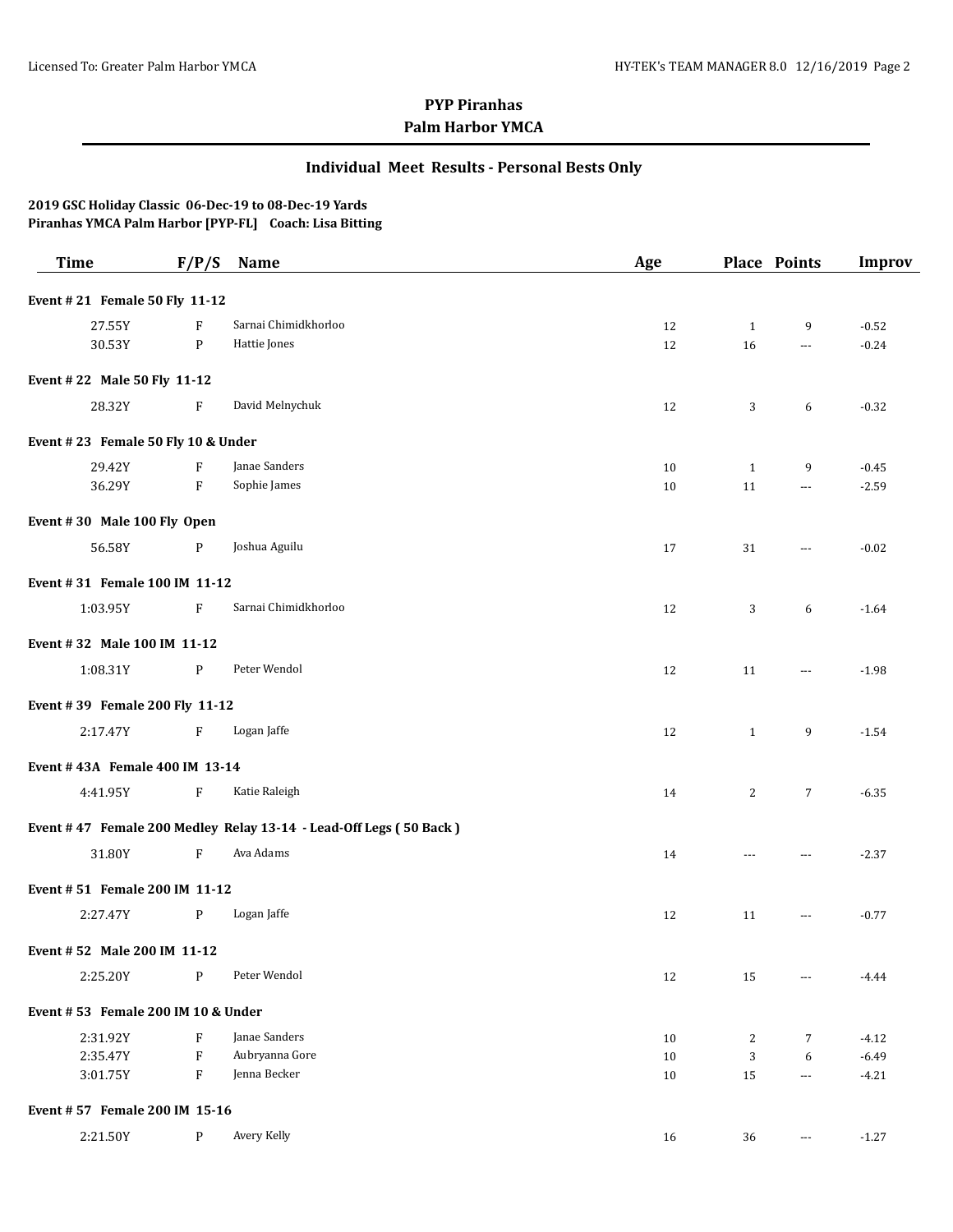### **Individual Meet Results - Personal Bests Only**

| <b>Time</b>                          | F/P/S                     | Name                  | Age    |                | <b>Place Points</b>  | <b>Improv</b> |
|--------------------------------------|---------------------------|-----------------------|--------|----------------|----------------------|---------------|
| Event #58 Male 200 IM 15-16          |                           |                       |        |                |                      |               |
| 1:58.43Y                             | P                         | Payton Sanders        | 16     | 5              | ---                  | $-1.54$       |
| Event #60 Male 200 IM Open           |                           |                       |        |                |                      |               |
| 1:57.17Y                             | F                         | Jake Burns            | 17     | 11             | $\cdots$             | $-0.30$       |
| Event # 61 Female 50 Free 11-12      |                           |                       |        |                |                      |               |
| 26.49Y                               | F                         | Logan Jaffe           | 12     | 4              | 4.5                  | $-1.43$       |
| 26.82Y                               | P                         | Hattie Jones          | 12     | 8              | ---                  | $-1.10$       |
| 29.03Y                               | P                         | Sydney Moore          | 12     | 37             | $\cdots$             | $-0.73$       |
| 31.17Y                               | P                         | <b>Ashley Purcell</b> | 12     | 69             | $\cdots$             | $-0.24$       |
| Event # 62 Male 50 Free 11-12        |                           |                       |        |                |                      |               |
| 25.51Y                               | $\boldsymbol{\mathrm{F}}$ | David Melnychuk       | 12     | 8              | 1                    | $-0.55$       |
| 27.39Y                               | $\mathbf{P}$              | Peter Wendol          | 12     | 28             | ---                  | $-0.38$       |
| Event # 63 Female 50 Free 10 & Under |                           |                       |        |                |                      |               |
| 28.30Y                               | F                         | Aubryanna Gore        | 10     | 3              | 6                    | $-0.77$       |
| Event # 65 Female 50 Free 13-14      |                           |                       |        |                |                      |               |
| 26.00Y                               | P                         | Maria Candelora       | 14     | 23             | $\cdots$             | $-0.15$       |
| Event # 66 Male 50 Free 13-14        |                           |                       |        |                |                      |               |
| 23.57Y                               | $\boldsymbol{\mathrm{F}}$ | Kameron Hardaker      | 14     | 11             | $\cdots$             | $-0.90$       |
| 25.51Y                               | $\mathbf{P}$              | Zachary Zeng          | 14     | 35             | $\cdots$             | $-0.17$       |
| Event # 67 Female 50 Free 15-16      |                           |                       |        |                |                      |               |
| 25.21Y                               | $\boldsymbol{\mathrm{F}}$ | Avery Kelly           | 16     | 13             | ---                  | $-0.15$       |
| 26.90Y                               | $\mathbf{P}$              | <b>Taylor Moore</b>   | 15     | 53             | $\scriptstyle\cdots$ | $-1.29$       |
| Event # 68 Male 50 Free 15-16        |                           |                       |        |                |                      |               |
| 22.15Y                               | F                         | Peyton Walters        | 16     | 10             | $\cdots$             | $-0.93$       |
| 23.75Y                               | $\mathbf{P}$              | David James           | $15\,$ | 40             |                      |               |
| Event #70 Male 50 Free Open          |                           |                       |        |                |                      |               |
| 22.39Y                               | $\boldsymbol{\mathrm{F}}$ | Jake Burns            | 17     | 13             | $\cdots$             | $-0.18$       |
| Event #71 Female 50 Back 11-12       |                           |                       |        |                |                      |               |
| 31.15Y                               | P                         | Hattie Jones          | 12     | $\overline{7}$ | $\cdots$             | $-1.34$       |
| 35.31Y                               | $\mathbf{P}$              | Charlotte Ulewicz     | 11     | 24             | $\cdots$             | $-0.22$       |
| Event #72 Male 50 Back 11-12         |                           |                       |        |                |                      |               |
| 29.81Y                               | $\boldsymbol{\mathrm{F}}$ | David Melnychuk       | 12     | $\overline{4}$ | 5                    | $-2.00$       |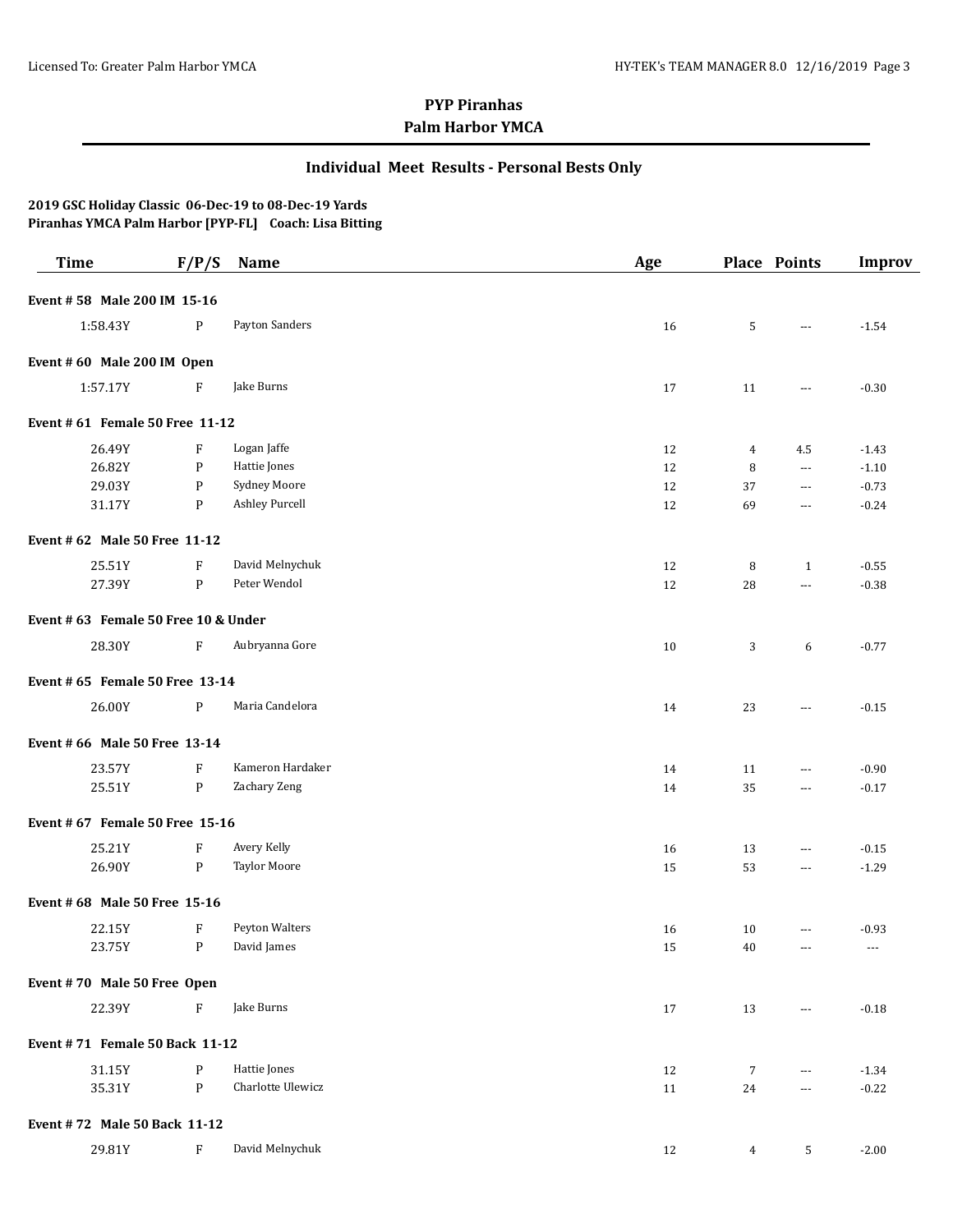### **Individual Meet Results - Personal Bests Only**

| <b>Time</b>                           | F/P/S                     | <b>Name</b>                                                     | Age    |                | <b>Place Points</b>      | <b>Improv</b> |
|---------------------------------------|---------------------------|-----------------------------------------------------------------|--------|----------------|--------------------------|---------------|
| Event #73 Female 50 Back 10 & Under   |                           |                                                                 |        |                |                          |               |
| 34.00Y                                | F                         | Aubryanna Gore                                                  | 10     | 5              | 4                        | $-1.06$       |
| 36.54Y                                | $\boldsymbol{\mathrm{F}}$ | Sophie James                                                    | 10     | 12             | $\overline{a}$           | $-0.97$       |
| 37.93Y                                | $\boldsymbol{\mathrm{F}}$ | Ellagrace Galioto                                               | 10     | 16             | $\overline{a}$           | $-0.30$       |
| 39.89Y                                | $\boldsymbol{\mathrm{F}}$ | Kate Adams                                                      | 10     | 28             | $---$                    | $-0.42$       |
| Event #78 Male 100 Back 15-16         |                           |                                                                 |        |                |                          |               |
| 55.64Y                                | F                         | Payton Sanders                                                  | 16     | 11             | ---                      | $-1.82$       |
| 57.48Y                                | $\mathbf{P}$              | Ebraham Cabiling                                                | 16     | 15             | ---                      | $-1.04$       |
| Event # 82 Male 200 Breast 11-12      |                           |                                                                 |        |                |                          |               |
| 2:37.11Y                              | F                         | Peter Wendol                                                    | 12     | 3              | 6                        | $-0.63$       |
| Event #89A Female 500 Free 13-14      |                           |                                                                 |        |                |                          |               |
| 5:41.87Y                              | P                         | Emily Cyr                                                       | 14     | 34             | ---                      | $-23.80$      |
| Event #89B Female 500 Free 15-16      |                           |                                                                 |        |                |                          |               |
| 5:34.87Y                              | P                         | Camden McArthur                                                 | 16     | 27             | $---$                    | $-4.54$       |
| 5:35.30Y                              | $\mathbf{P}$              | Isabela Chmara                                                  | 16     | 29             | $---$                    | $-2.53$       |
| Event #90B Male 500 Free 15-16        |                           |                                                                 |        |                |                          |               |
| 4:49.70Y                              | P                         | Payton Sanders                                                  | 16     | 7              | $\cdots$                 | $-7.34$       |
| 5:13.49Y                              | $\mathbf{P}$              | Erdene Chimidkhorloo                                            | 15     | 37             | $\cdots$                 | $-11.98$      |
|                                       |                           | Event #93 Female 200 Free Relay 13-14 - Lead-Off Legs (50 Free) |        |                |                          |               |
| 26.08Y                                | $\boldsymbol{\mathrm{F}}$ | Katie Raleigh                                                   | 14     | $\sim$ $\sim$  | ---                      | $-0.60$       |
|                                       |                           | Event # 96 Male 400 Free Relay Open - Lead-Off Legs (100 Free)  |        |                |                          |               |
| 48.48Y                                | $\boldsymbol{\mathrm{F}}$ | Peyton Walters                                                  | 16     | $\overline{a}$ | ---                      | $-0.75$       |
| Event #99 Female 100 Back 11-12       |                           |                                                                 |        |                |                          |               |
| 1:03.36Y                              | P                         | Sarnai Chimidkhorloo                                            | 12     | 3              | $\cdots$                 | $-0.62$       |
| 1:08.32Y                              | P                         | Hattie Jones                                                    | 12     | 14             | $\cdots$                 | $-6.53$       |
| 1:14.80Y                              | P                         | Charlotte Ulewicz                                               | 11     | $30\,$         | $\cdots$                 | $-1.55$       |
| Event #100 Male 100 Back 11-12        |                           |                                                                 |        |                |                          |               |
| 1:03.44Y                              | $\mathbf{P}$              | David Melnychuk                                                 | 12     | 9              | $\cdots$                 | $-1.18$       |
| Event #101 Female 100 Back 10 & Under |                           |                                                                 |        |                |                          |               |
| 1:08.04Y                              | $\boldsymbol{\mathrm{F}}$ | Janae Sanders                                                   | 10     | 2              | 7                        | $-3.84$       |
| 1:11.79Y                              | $\boldsymbol{\mathrm{F}}$ | Aubryanna Gore                                                  | $10\,$ | $\overline{4}$ | 5                        | $-4.62$       |
| 1:17.58Y                              | $\boldsymbol{\mathrm{F}}$ | Sophie James                                                    | $10\,$ | 11             | $\overline{\phantom{a}}$ | $-3.48$       |
| 1:21.78Y                              | F                         | Jenna Becker                                                    | $10\,$ | 17             | $\overline{\phantom{a}}$ | $-3.12$       |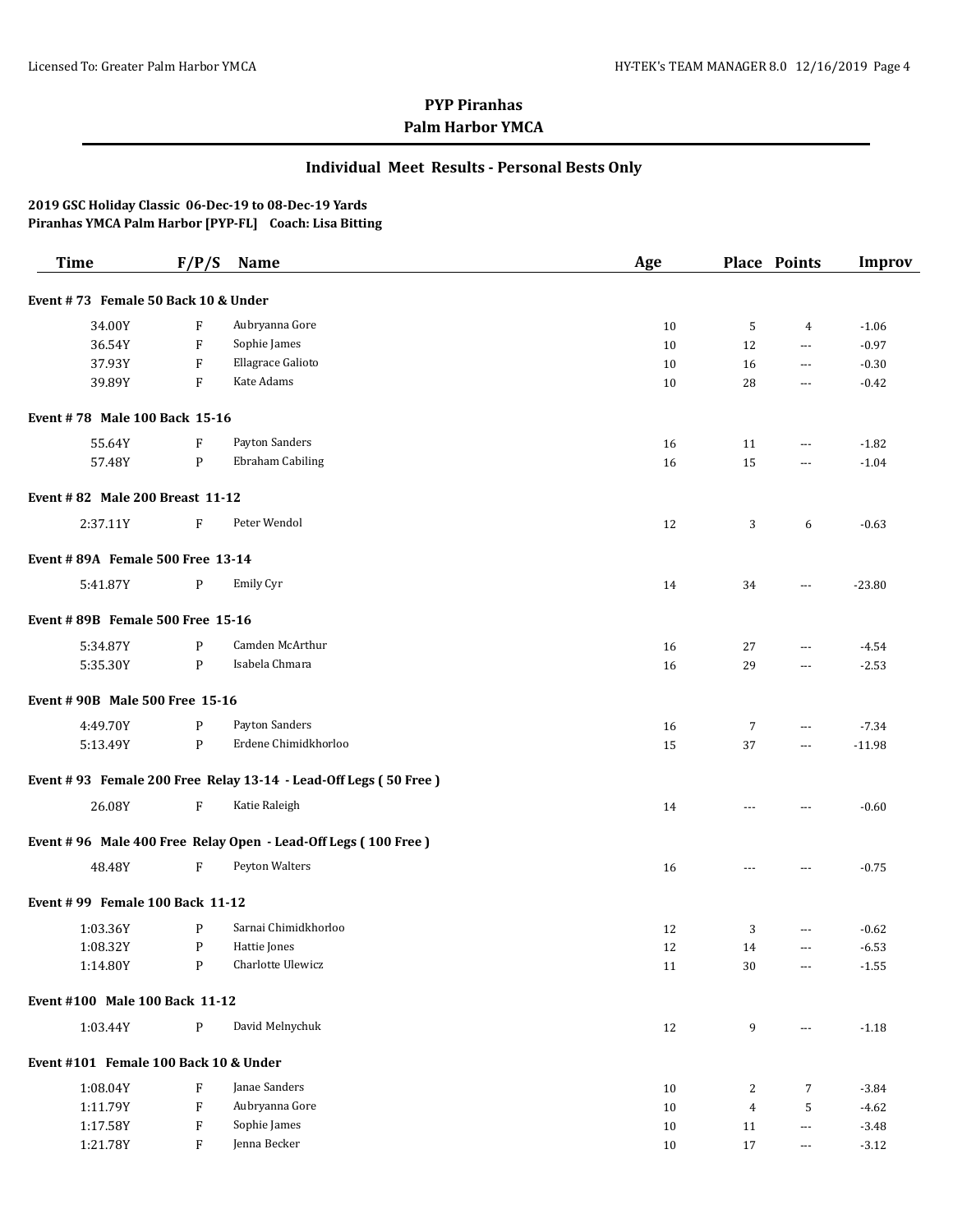### **Individual Meet Results - Personal Bests Only**

| <b>Time</b>                             | F/P/S        | Name                 | Age |                 | <b>Place Points</b>  | <b>Improv</b> |
|-----------------------------------------|--------------|----------------------|-----|-----------------|----------------------|---------------|
| Event #109 Female 100 Free 11-12        |              |                      |     |                 |                      |               |
| 56.87Y                                  | P            | Sarnai Chimidkhorloo | 12  | 2               | $---$                | $-0.39$       |
| 58.39Y                                  | P            | Logan Jaffe          | 12  | 5               | ---                  | $-2.39$       |
| 59.42Y                                  | P            | Hattie Jones         | 12  | 9               | $\overline{a}$       | $-2.61$       |
| 1:07.41Y                                | $\mathbf{P}$ | Charlotte Ulewicz    | 11  | 59              | ---                  | $-0.10$       |
| Event #110 Male 100 Free 11-12          |              |                      |     |                 |                      |               |
| 55.88Y                                  | F            | David Melnychuk      | 12  | 6               | 3                    | $-0.80$       |
| 59.93Y                                  | P            | Peter Wendol         | 12  | 25              | $\sim$ $\sim$        | $-0.73$       |
| Event #111 Female 100 Free 10 & Under   |              |                      |     |                 |                      |               |
| 1:08.07Y                                | F            | Sophie James         | 10  | 10              | ---                  | $-1.07$       |
| 1:08.36Y                                | ${\bf F}$    | Ellagrace Galioto    | 10  | 12              | ---                  | $-0.81$       |
| 1:08.39Y                                | F            | Kate Adams           | 10  | 13              | $---$                | $-1.45$       |
| Event #114 Male 100 Free 13-14          |              |                      |     |                 |                      |               |
| 55.42Y                                  | P            | Zachary Zeng         | 14  | 37              | $---$                | $-0.31$       |
| Event #116 Male 100 Free 15-16          |              |                      |     |                 |                      |               |
| 49.87Y                                  | P            | Payton Sanders       | 16  | 19              | ---                  | $-1.21$       |
| 51.51Y                                  | P            | Ebraham Cabiling     | 16  | 33              | $\overline{a}$       | $-0.37$       |
| 51.75Y                                  | P            | David James          | 15  | 38              | $---$                | $-0.99$       |
| Event #119 Female 100 Breast 11-12      |              |                      |     |                 |                      |               |
| 1:15.87Y                                | $\mathbf{P}$ | Hattie Jones         | 12  | 10              | $---$                | $-0.73$       |
| Event #120 Male 100 Breast 11-12        |              |                      |     |                 |                      |               |
| 1:12.29Y                                | $\mathbf{F}$ | Peter Wendol         | 12  | 5               | $\overline{4}$       | $-1.25$       |
| Event #121 Female 100 Breast 10 & Under |              |                      |     |                 |                      |               |
| 1:21.57Y                                | F            | Janae Sanders        | 10  | $\mathbf{1}$    | 9                    | $-3.25$       |
| 1:24.74Y                                | $\mathbf{F}$ | Aubryanna Gore       | 10  | 3               | 6                    | $-0.20$       |
| 1:42.70Y                                | F            | Jenna Becker         | 10  | 16              | ---                  | $-0.81$       |
| Event #126 Male 200 Breast 15-16        |              |                      |     |                 |                      |               |
| 2:18.67Y                                | P            | Payton Sanders       | 16  | $7\overline{ }$ | $\sim$ $\sim$ $\sim$ | $-5.34$       |
| Event #129 Female 100 Fly 11-12         |              |                      |     |                 |                      |               |
| 1:01.48Y                                | P            | Sarnai Chimidkhorloo | 12  | 1               | ---                  | $-1.77$       |
| 1:02.22Y                                | F            | Logan Jaffe          | 12  | $\overline{c}$  | $\overline{7}$       | $-1.48$       |
| Event #130 Male 100 Fly 11-12           |              |                      |     |                 |                      |               |
| 1:06.19Y                                | P            | David Melnychuk      | 12  | 10              | $\cdots$             | $-0.16$       |